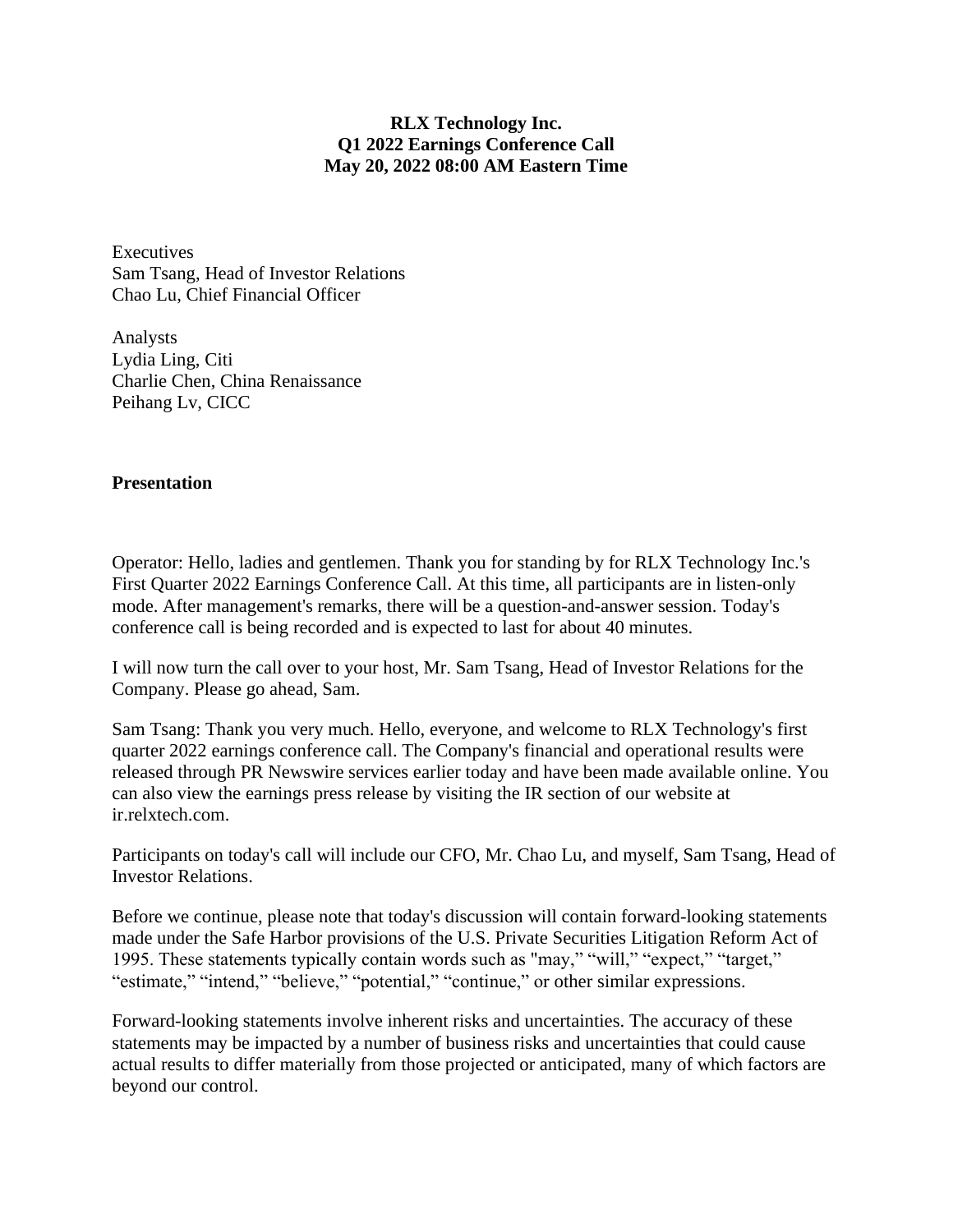The Company, its affiliates, advisors, and representatives do not undertake any obligation to update this forward-looking information, except as required under the applicable law.

Please note that RLX Technology's earnings press release and this conference call will include discussions of unaudited GAAP financial measures, as well as unaudited non-GAAP financial measures. RLX's press release contains a reconciliation of the unaudited non-GAAP measures to the unaudited GAAP measures.

I will now turn the call over to Mr. Chao Lu. Please go ahead.

Chao Lu: Thank you, Sam, and thanks everyone, for making time to join our conference call today. As you are probably aware, the e-vapor industry is currently being reshaped by a mix of regulatory developments and solid demand for high-quality, safe products, both of which are influencing our short-and-medium-term strategy and outlook. While these developments are significant, we remain confident in our strategy and committed to building and enhancing the trustworthiness of our brand.

As always, we will maintain strict compliance with the applicable regulatory requirements and uphold our core values, while providing premium-quality products and creating user satisfaction with our industry-leading technologies, scientific advancements and adaptable approach.

To give you a general sense of what is happening in China's e-vapor industry, I'd like to provide a macro view of what we are seeing and how our business is serving our users and society as we adapt to the industry's transformation. Following the publication of the final Administrative Measures for E-Cigarettes in March, the national standards and a set of detailed regulatory measures on e-cigarettes licensing, logistics, etc., were released in the past few weeks.

We fully embrace these new regulations, including the administrative measures and relevant implementation guidelines, as they further refine the regulatory framework with clear standards and boundaries. This will benefit those existing industry players who, like RLX, are capable of adapting to the new infrastructure while maintaining their scale, as well as their ability to manage user experiences and risks effectively and efficiently.

We have included a brief summary of the recent regulatory developments in our earnings release and more detailed analysis in our annual report on Form 20-F.

Now, let me walk you through some of the key developments. First, as you might have noted, the final National Standards will come into effect on October 1, 2022, granting a transition period until September 30, 2022. This provides industry players like us additional time to better adapt to the new regulatory regime and minimize disruptions for our users and the e-vapor market.

In addition, we noticed that a regulatory pilot program was launched in April in Huizhou, Guangdong province and Xiamen, Fujian province. Under this pilot program, the new administrative measures were implemented early in these two cities to assess the new e-vapor product supervision process. In accordance with the new policy, selected local retailers began placing orders for e-vapor products with the local subsidiaries of China Tobacco that will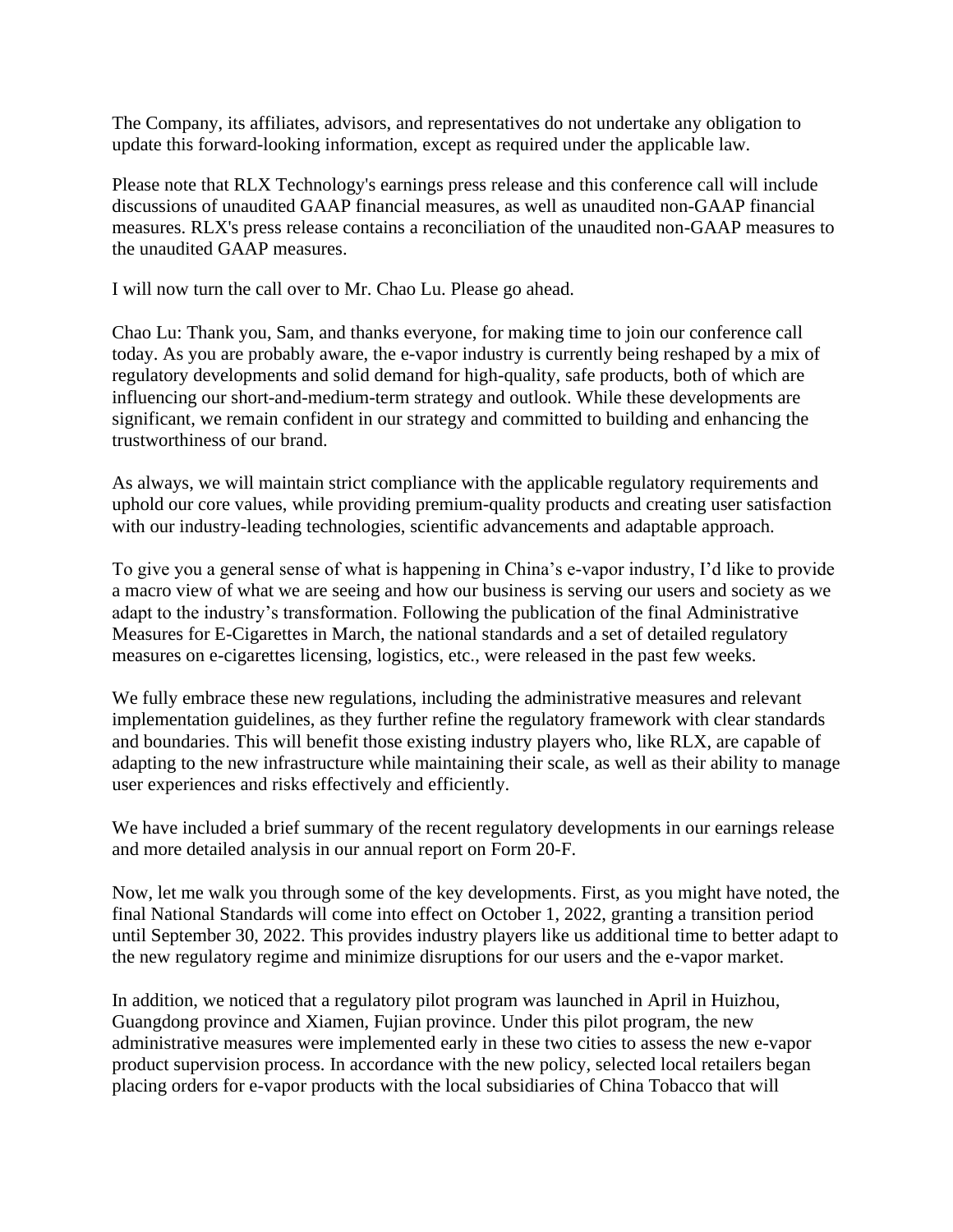distribute e-vapor products in local districts going forward, to ensure that the process is running smoothly before the new mechanism is rolled out nationwide.

Also, the National Standards tighten the R&D and quality control standards for e-vapor products in China, advocating product safety and limiting opportunities for counterfeit and unauthorized compatible products.

Next, I want to highlight our proactive actions in response to these regulatory changes. Regarding the licensing requirements under the administrative measures, we have already initiated manufacturing license applications. As the leading industry player, we believe we satisfy the relevant application requirements.

In alignment with the requirements stipulated in the final National Standards, we have already developed e-vapor cartridges and devices that we believe are in compliance with the National Standards, and submitted them to the State Tobacco Monopoly Administration for technical review. We believe that our products will pass the review and be successfully launched to market in due course.

I'd also like to mention a user event that we hosted in April at the RELX lab in Shenzhen. A dozen of our existing users were invited to sample our new products and observe presentations by our technologists showcasing our in-depth knowledge and technological advancements throughout our product R&D process, as well as on-site experiments. The feedback we received from this event, together with the results of our user survey, encouraged us to forge ahead with the user-centric product strategy we designed to adapt to the regulatory changes.

Given that our adaptation initiatives to enhance user experience and satisfaction are supported by our product development capabilities, industry-leading technologies and scientific advancements, we are confident that our new products will be well-received by most of our existing users.

To smooth our transition to the new operational regime, we are optimizing our operational structure in many aspects, such as warehousing and logistics, ERP system, etc.

Last but not least, we are aware that as of now, in response to the changes in the industry value chain, several provinces and cities have locally announced that they will issue more than 48,000 retailers' licenses in total in the initial stage of regulatory implementation. We believe that this number will be adequate to satisfy most of the industry's existing stores' needs.

Given our relentless efforts to strengthen our operational capabilities and provide superior products to our users, we are optimistic about our ability to capture the market potential ahead of us under the new regulatory landscape. As a trusted e-vapor brand for adult smokers, we will continue to strictly comply with the new regulations and policies, while deepening our commitment to providing high-quality products and exploring new growth opportunities in the industry.

Before moving on to discuss our financial performance, I would like to highlight that in the dynamic market in which we operate, our dedication to upholding our long-term commitments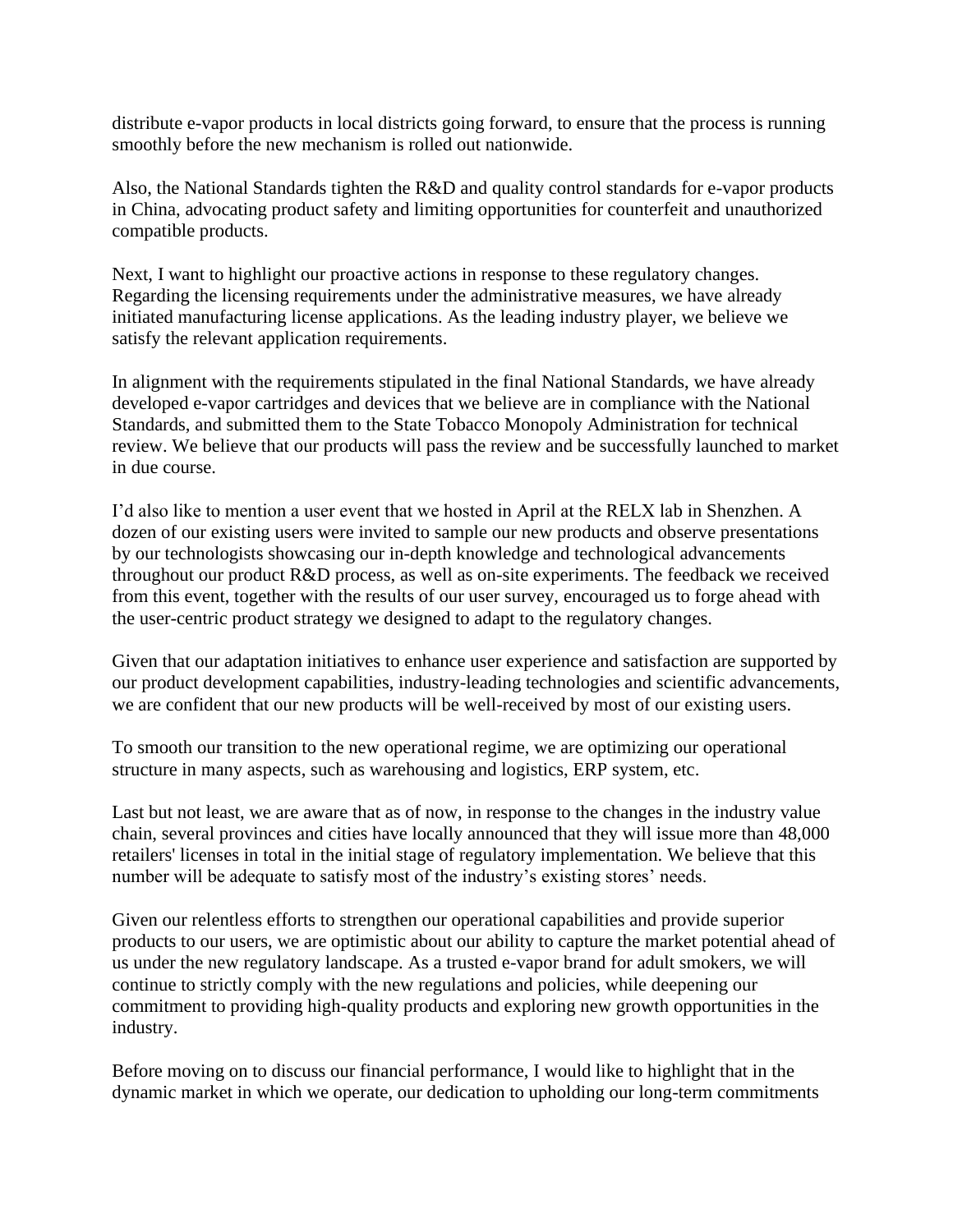and fulfilling our responsibilities to our industry, environment and society is at the core of our ongoing success. Since our inception, we have worked to advance a wide range of ESG initiatives within the stakeholder communities we serve. Our 2021 ESG report showcases our actions and progress, including our low-carbon development strategies and climate-related information disclosures.

Most recently, we have set targets to achieve carbon neutrality across Scope 1 and Scope 2 by 2033, and accomplish net zero for Scope 3 no later than 2050 through eight key initiatives. We are unwaveringly committed to strengthening our ESG governance and management system, creating and meeting long-term ESG goals to ultimately empower our sustainable development.

Now, I'd like to share some key updates regarding our first quarter financials. Our top -line performance in the first quarter continues to demonstrate the resilience of our business and our ability to navigate the rapidly changing market amid the challenges stemming from the COVID-19 related restrictions and the evolving regulatory environment. Since early March, we have seen a strong recovery in demand from distributors, as the release of the administrative measures brought near-term clarity for e-vapor operations.

However, our shipment volume in the quarter was adversely impacted by the production stoppage at our exclusive production plant and delays by some of our suppliers in Shenzhen, as the city imposed a lockdown during that period, in addition to the seasonal impact of the weeklong Chinese New Year holiday.

Our GAAP gross margin, however, declined year-over-year. This was primarily attributable to the shift in our revenue mix due to the increasing proportion of cartridge sales compared with the same period last year. Thanks to our continued efforts to optimize our supply chain and streamline our operations, we maintained a steady unit cost in the first quarter. Excluding one-off costs related to inventory provisions from the GAAP gross margin, we sustained our gross margin at a level similar to that in the fourth quarter of 2021.

Facing macroeconomic uncertainties, tightening COVID-19 restrictions and the evolving regulatory environment, we remain diligent in controlling our costs and further improving our operational efficiency through an array of initiatives designed to further streamline operations.

As the saying goes, uncertainty is the only certainty. Our balance sheet remains strong with a cash position of approximately RMB14.9 billion as of March 31, 2022.

Also, we have generated positive operating cash flows in each of the past three years. We believe our strong cash position and robust cash flows build a firm foundation for us to better adapt to the new regulatory environment and market dynamics. Also, during these times of uncertainty, our strong capital and liquidity position is an important source of confidence for all our stakeholders.

I will now provide a summary overview of our financial results for the first quarter of 2022.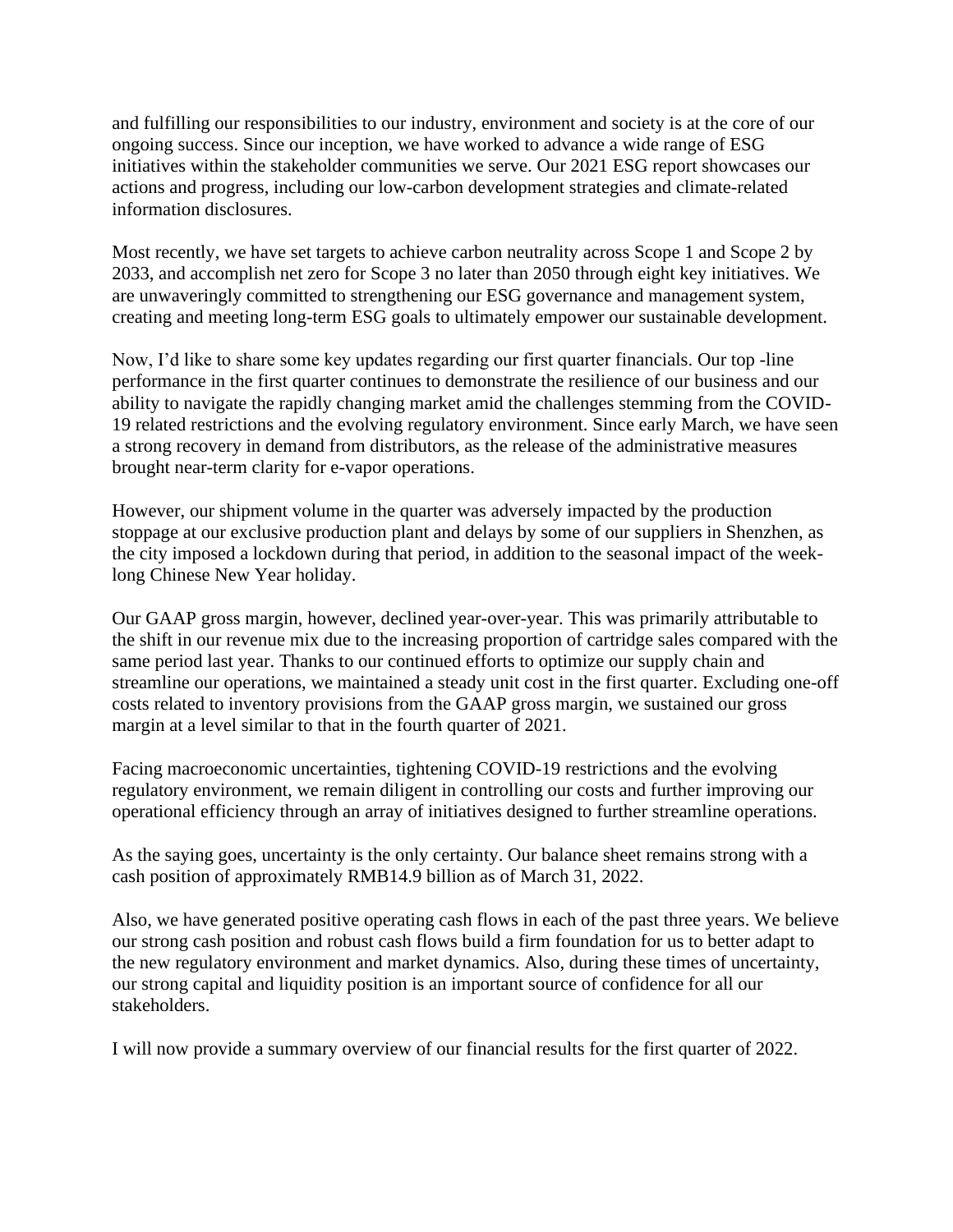Net revenues were RMB1.7 billion in the first quarter of 2022, compared with RMB2.4 billion in the same period of 2021. The decrease was primarily due to the impact of COVID-19 on our production plant in Shenzhen, which adversely affected our production and shipment volume.

Gross profit was RMB657 million in the first quarter of 2022, compared with RMB1.1 billion in the same period of 2021.

Gross margin was 38.3% in the first quarter of 2022, compared with 46% in the same period of 2021. The decrease was primarily due to, first, a change in product mix, and second, an increase in inventory provision largely due to recent regulatory developments.

Operating expenses were RMB33.6 million in the first quarter of 2022, representing a decrease of 97.2% from RMB1.2 billion in the same period of 2021. The decrease in operating expenses was primarily due to the change in share-based compensation expenses, which decreased to a positive RMB325.2 million in the first quarter of 2022 from RMB877.5 million in the same period of 2021, consisting of (i) share-based compensation expenses of positive RMB41.9 million recognized in selling expenses; (ii) share-based compensation expenses of positive RMB230.1 million recognized in general and administrative expenses; and (iii) share-based compensation expenses of positive RMB53.2 million recognized in research and development expenses.

The decrease in share-based compensation expenses was primarily due to the changes in the fair value of the share incentive awards that the Company granted to its employees as affected by the fluctuations of the share price of the Company.

Selling expenses decreased by 73.9% to RMB75.9 million in the first quarter of 2022 from RMB291.5 million in the same period of 2021. The decrease was primarily driven by (i) a decrease in share-based compensation expenses; (ii) a decrease in salaries and welfare benefits; and third, a decrease in branding material expenses.

General and administrative expenses decreased by 109.3% to a positive RMB66.4 million in the first quarter of 2022 from RMB712.8 million in the same period of 2021. The decrease was mainly driven by (i) a decrease in share-based compensation expenses, and (ii) a decrease in salaries and welfare benefits, partially offset by an increase in legal and other consulting expenses.

Research and development expenses decreased by 88.7% to RMB24 million in the first quarter of 2022 from RMB211.6 million in the same period of 2021. The decrease was primarily driven by (i) a decrease in share-based compensation expenses; (ii) a decrease in salaries and welfare benefits, partially offset by (i) an increase in depreciation and amortization expenses and (ii) an increase in software and technical service expenses.

Income from operations was RMB623.4 million in the first quarter of 2022, compared with a loss from operations of RMB111.9 million in the same period of 2021.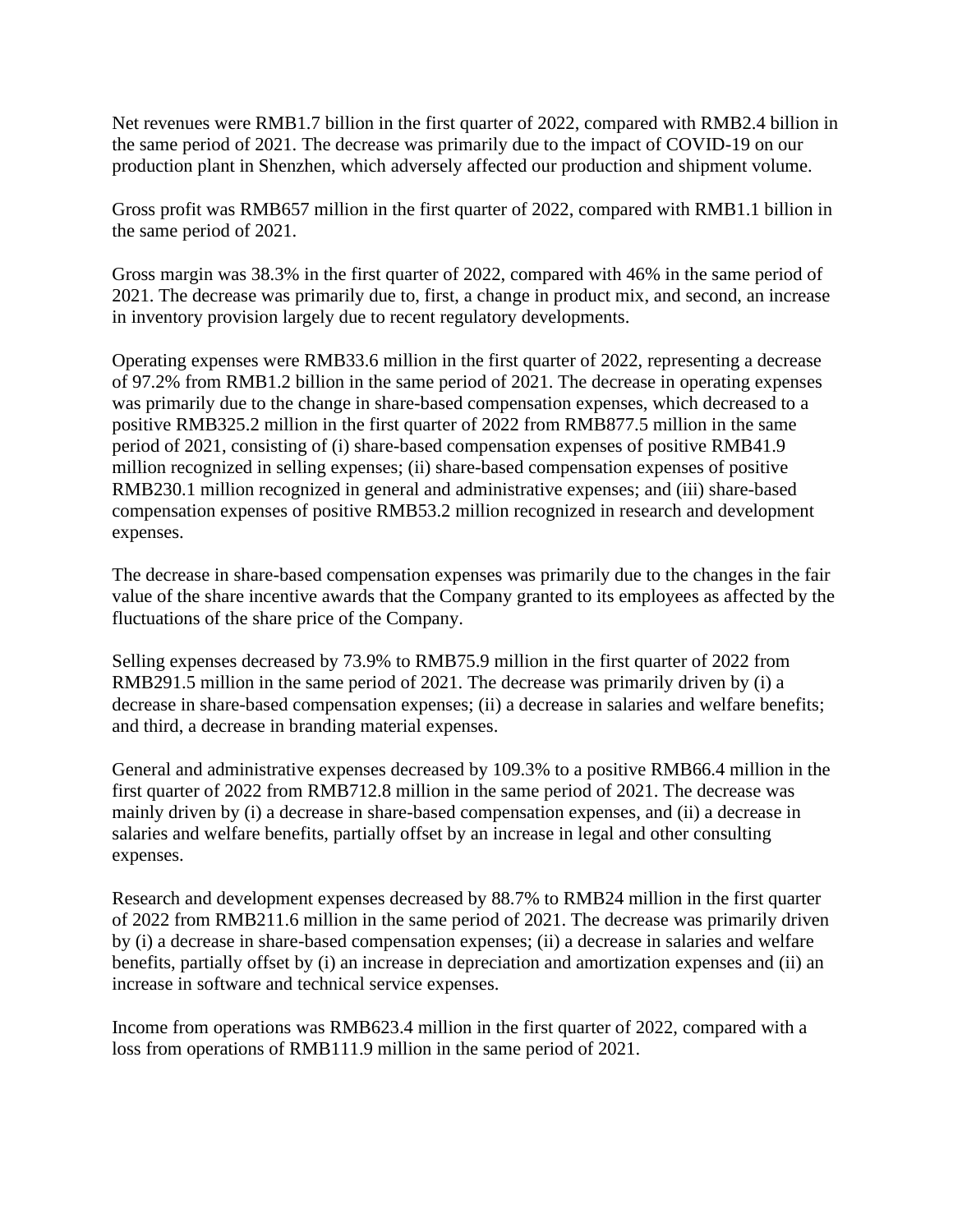Income tax expense was RMB112.6 million in the first quarter of 2022, compared with RMB176.3 million in the same period of 2021.

U.S. GAAP net income was RMB687.1 million in the first quarter of 2022, compared with U.S. GAAP net loss of RMB267 million in the same period of 2021.

Non-GAAP net income was RMB361.8 million in the first quarter of 2022, compared with RMB610.5 million in the same period of 2021.

U.S. GAAP basic and diluted net income per ADS were RMB0.528 and RMB0.521, respectively, in the first quarter of 2022, compared with the U.S. GAAP basic and diluted net loss per ADS of RMB0.174 in the same period of 2021.

Non-GAAP basic and diluted net income per ADS were RMB0.284 and RMB0.281, respectively, in the first quarter of 2022, compared with RMB0.398 in the same period of 2021.

Moving to the balance sheet. As of March 31, 2022, the Company had cash and cash equivalents, restricted cash, short-term bank deposits, short-term investments, and long-term bank deposits, net of RMB14.9 billion, compared with RMB14.4 billion as of March 31, 2021. Among them, approximately US\$1.6 billion was denominated in U.S. dollars as of March 31, 2022.

Looking ahead, we will continue to focus on the business elements under our control, such as product innovation, cost optimization and operating efficiency to reinforce our fundamentals and position ourselves to seize future opportunities. We are confident in the future of our Company, together with our industry and therefore, we have been steadily implementing our share repurchase program, creating value for our shareholders and long-term investors.

This concludes our prepared remarks today. We will now open the call to questions. Operator, please go ahead.

## **Questions and Answers**

Operator: Thank you. We will now begin the question-and-answer session. (Operator Instructions). For the benefit of all participants on today's call, if you wish to ask your question to management in Chinese, please immediately repeat your question in English.

Today's first question comes from Lydia Ling with Citi.

Lydia Ling: This is Lydia from Citi, and thanks for the presentation and update for the first quarter and on the regulation side. So I have two questions here. So the first question, so as you just mentioned, there are quite a few updates on the regulation side for first quarter. And we also see many provinces now have detailed out the retail management measures. So we are very keen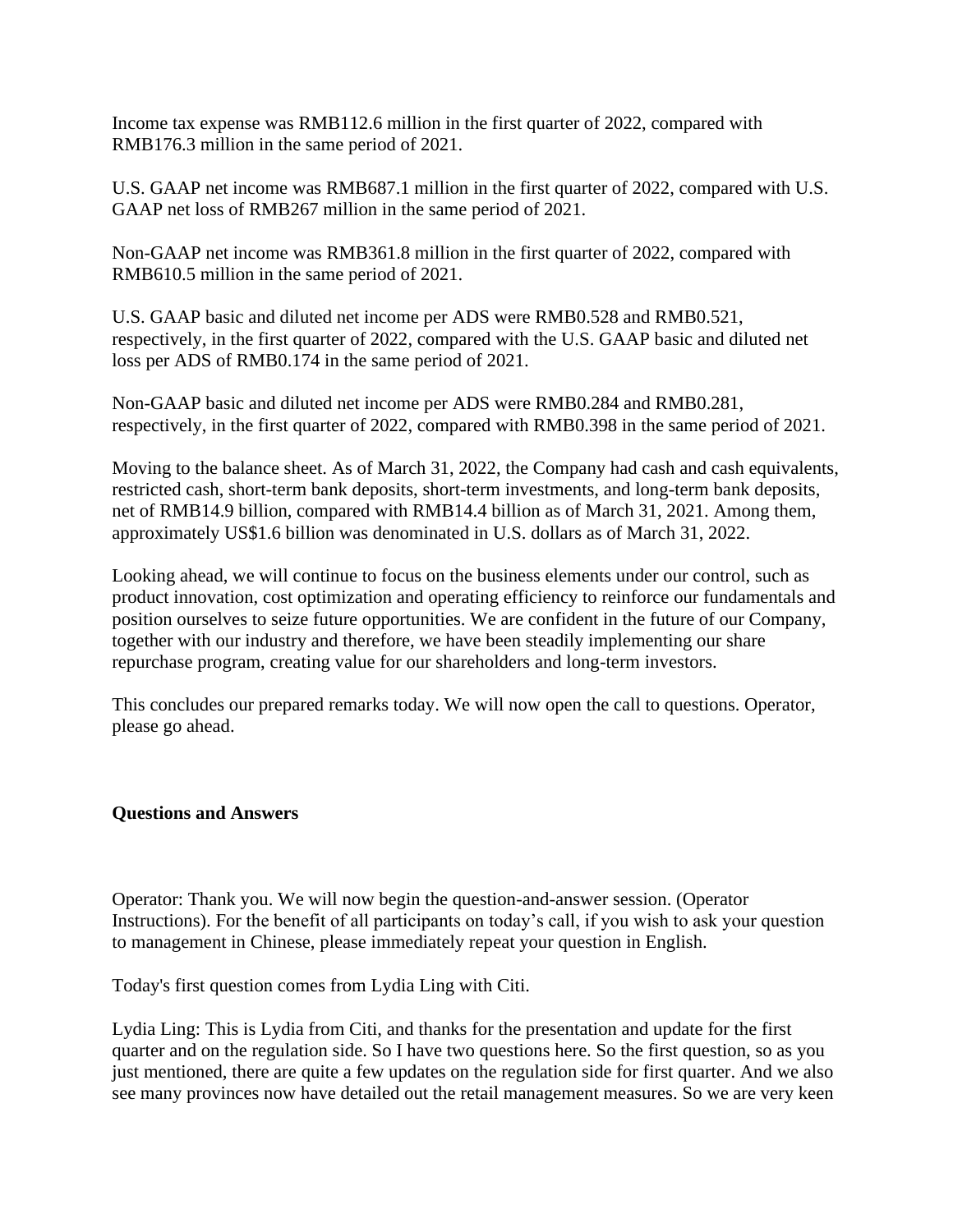to have more color from you that in terms of your license application. For example, like what timeline you expect that you can get your production license? And also your expectation on what percentage of your retailers make at the retail license? And we are also very interested to know that what could be the initial feedback from your new products? This will be very helpful to us.

And my second question is we also know that there will be the non-exclusive retail terms on your retail side. So how do management see the competitive landscape looking forward, as your retailers might tend to include more brands at store level in order to get a license?

Sam Tsang : Thanks very much, Lydia. So the first one is on the license application together with the product development to accommodate new opportunities. It's mainly on the exclusivity term that has been removed in the later regulations. So the first one is on the license. So we have already submitted our manufacturing license application to the State Tobacco Monopoly Administration. So now we are still waiting for the regulatory approval for obtaining such license, and we are confident that we would be the first batch of brand manufacturer to obtain such manufacturing license.

And regarding your question regarding the retail license, we believe that most of the retailers that operate the mono-brand store model of our industry to obtain a retail license during the transitional period. And regarding the new product development, we are still undergoing the final testing phase with both small and large user testing groups; fully strive to excel in the taste of our newly tobacco flavored cartridges, which fully comply with the national standards, while at the same time, also ensuring our product safety.

And for your the second question is mainly on the exclusivity term of the retailers. So based on our observation, we do not see that the competitive landscape has changed much recently, nor will it change significantly in the short-and-medium-term. We believe that what really makes a difference to a brand market share is NPS, i.e., Net Promoter Score, brand equity, user base and also the R&D capabilities. And these all are equally important, rather than the exclusivity. So during the transitional period from this month, we have seen the stats from retailers, who are previously on mono-brand stores in the industry, start selling other brands' products.

Indeed, we think that the non-exclusivity clause provide us with direct access to retailers who previously were other brands' partner stores. So before these retailers may not have sold our products, or only sold our products on an ad-hoc and informal basis. So with the clause being removed, they now chose to list our products, as we are the largest player in the market and our brand recognition can definitely help them to drive the single-store sales.

So on the other hand, for some retailers who are previously our exclusive brand partner stores, they also start listing other brands' products, as these brands might provide them with some free or promotional products. Now, however, based on our observation, these brands have not yielded significant retail sales, given their NPS brand equity user base and product capabilities are less robust than us.

So in summary, we believe that our market leadership is based on these key backers, rather than the exclusivity. And we can still maintain a relatively high market share going forward.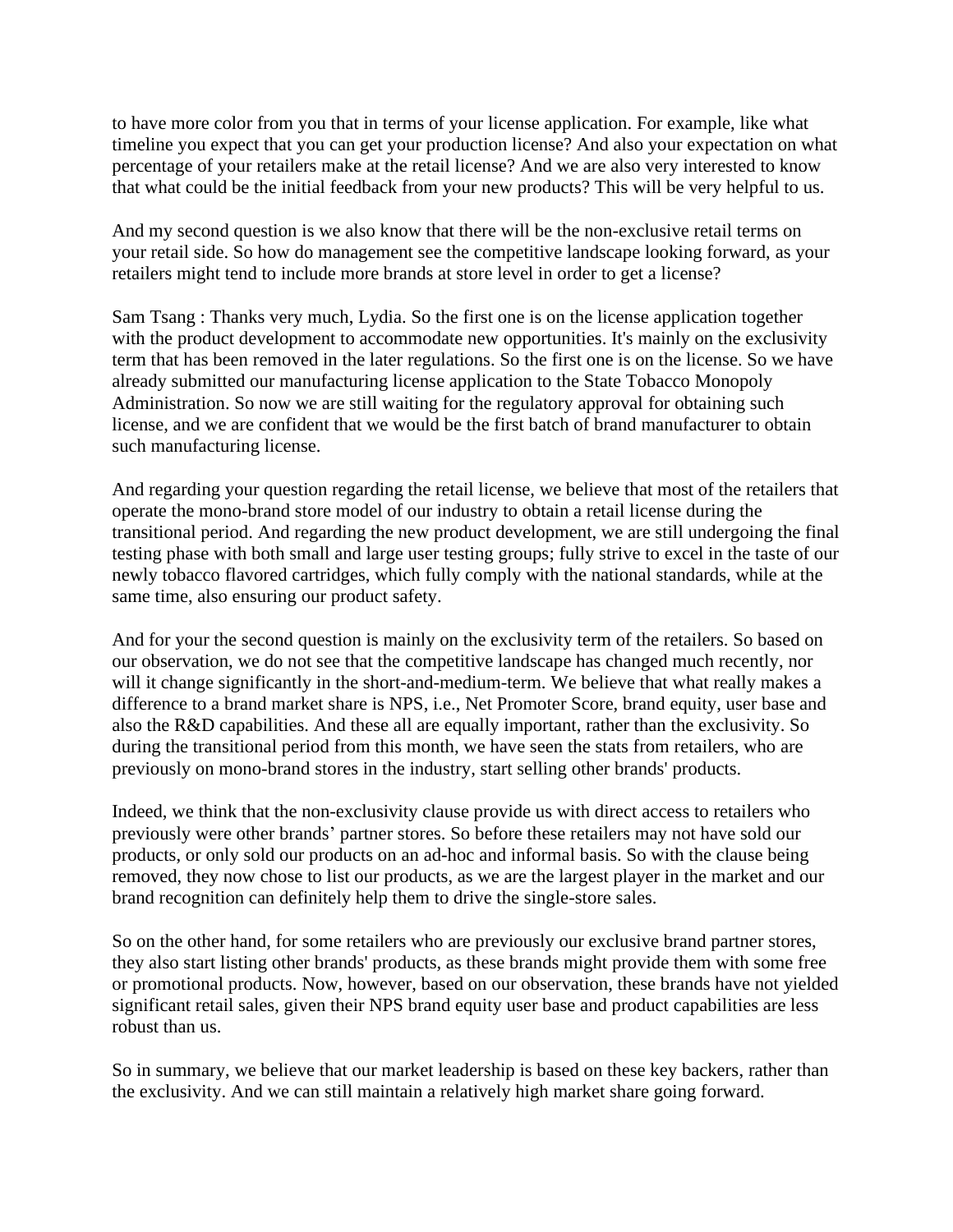Lydia Ling: Thank you.

Operator: Charlie Chen at China Renaissance.

Charlie Chen: I have two questions as well. The first one is regarding the sales momentum in the second quarter of this year, as we know that effectively, all of your products are actually sold offline. So can you share with us some color on how these COVID-control measures could impact your sales and what's the sales momentum so far?

And my second question is regarding the status of your distribution channels. In particular, I would like to get some sense on whether there is kind of a distributor quitting this business, or they're leaving you because of the regulatory restrictions? And also, how about the retailers, for example, how's the sales or retailers and distributors in the pilot areas in Huizhou and Xiamen?

Sam Tsang: Thank you very much, Charlie. So regarding our second quarter sales, so as mentioned in our opening remarks, our net revenues in the first quarter were mainly being affected by the COVID restrictions in Shenzhen, which affected our production volume and also our shipment volume. So we have been better fulfilling our distributors' orders since the latter part of March. And our quarter-to-date performance has been robust and is in line with our expectation. So currently, we do see that there are some COVID restrictions in certain areas nationwide, for example, in Shanghai and Beijing. So these areas do not contribute material sales from a retail perspective.

And regarding your question about the pilot program and also how is the current distributors and retailers. So regarding the pilot program, the collaboration has been very smooth in both Xiamen and Huizhou, and we do see a very strong sales pace as well. So we believe that such pilot program could be a good indicator and could help the industry better adapt to the new regulatory regime.

And regarding the distribution channels, so our current distributors who are the private companies who still distribute the products during the transitional period. And given that the business performance has been robust and they could profit from making the transaction. So as of today, we have not seen any significant attrition of our existing distributors. Thank you for your question.

Charlie Chen: Thank you.

Operator: Peihang Lv with CICC.

Peihang Lv: This is Peihang at CICC. Actually, I have two questions to ask. And the first one is how is the company's inventory level and especially, how is the channel's inventory level? We also noticed that consumers were stocking cartridges recently. So from your opinion, how many cartridges are estimated to be stored by each user?

And my second question is that from the perspective of cost reduction, what actions have you taken so far, and how would you plan to do in the future?